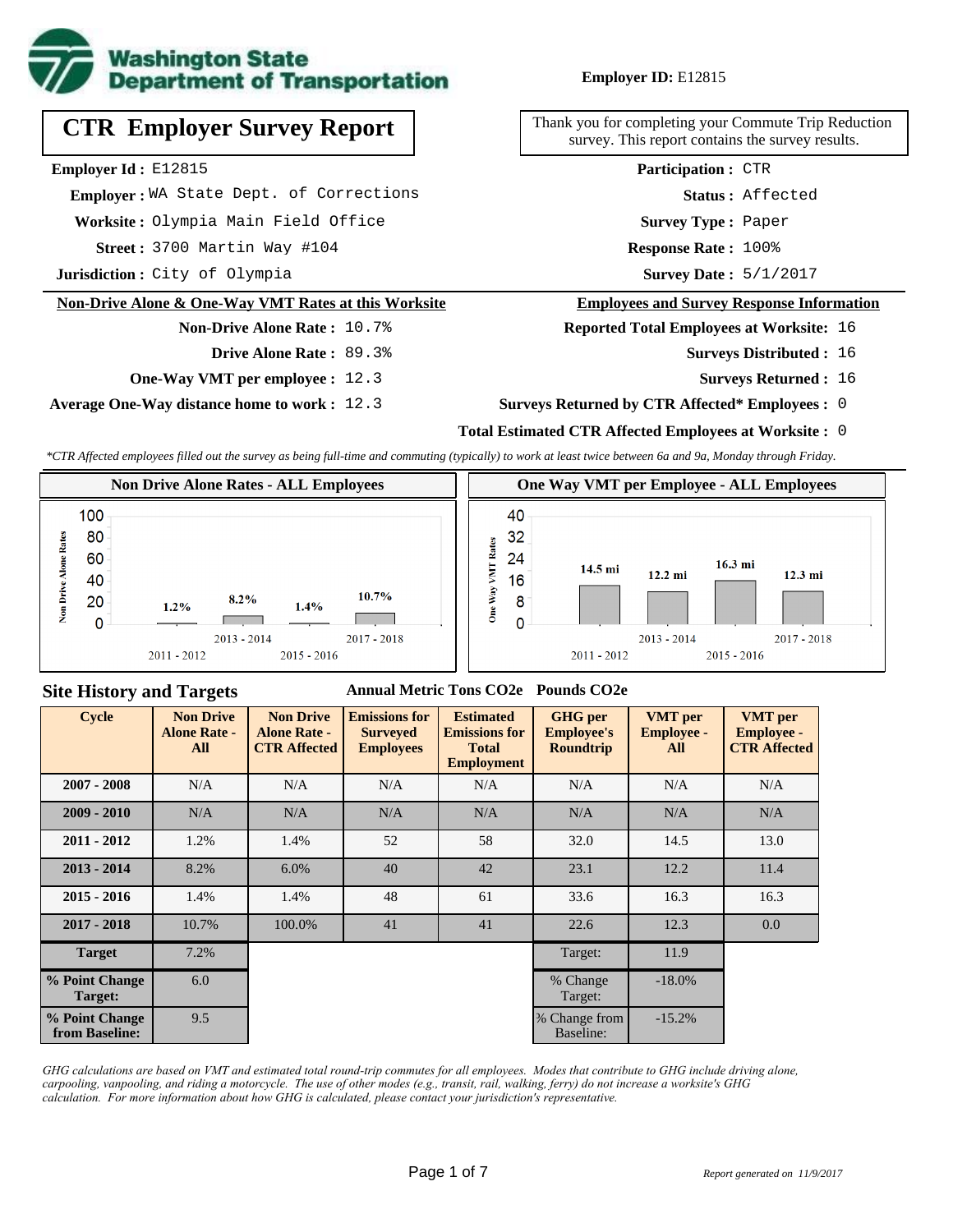# **Washington State<br>Department of Transportation**

# **Commute Trips By Mode - All Employees**

**Q.4: Last week, what type of transportation did you use each day to commute TO your usual work location? (Mode used for the longest distance.)**



*\* Motorcycle-1 is now included in Drive Alone and Motorcycle-2 is included in Carpool. Information about these trips is still available by request.*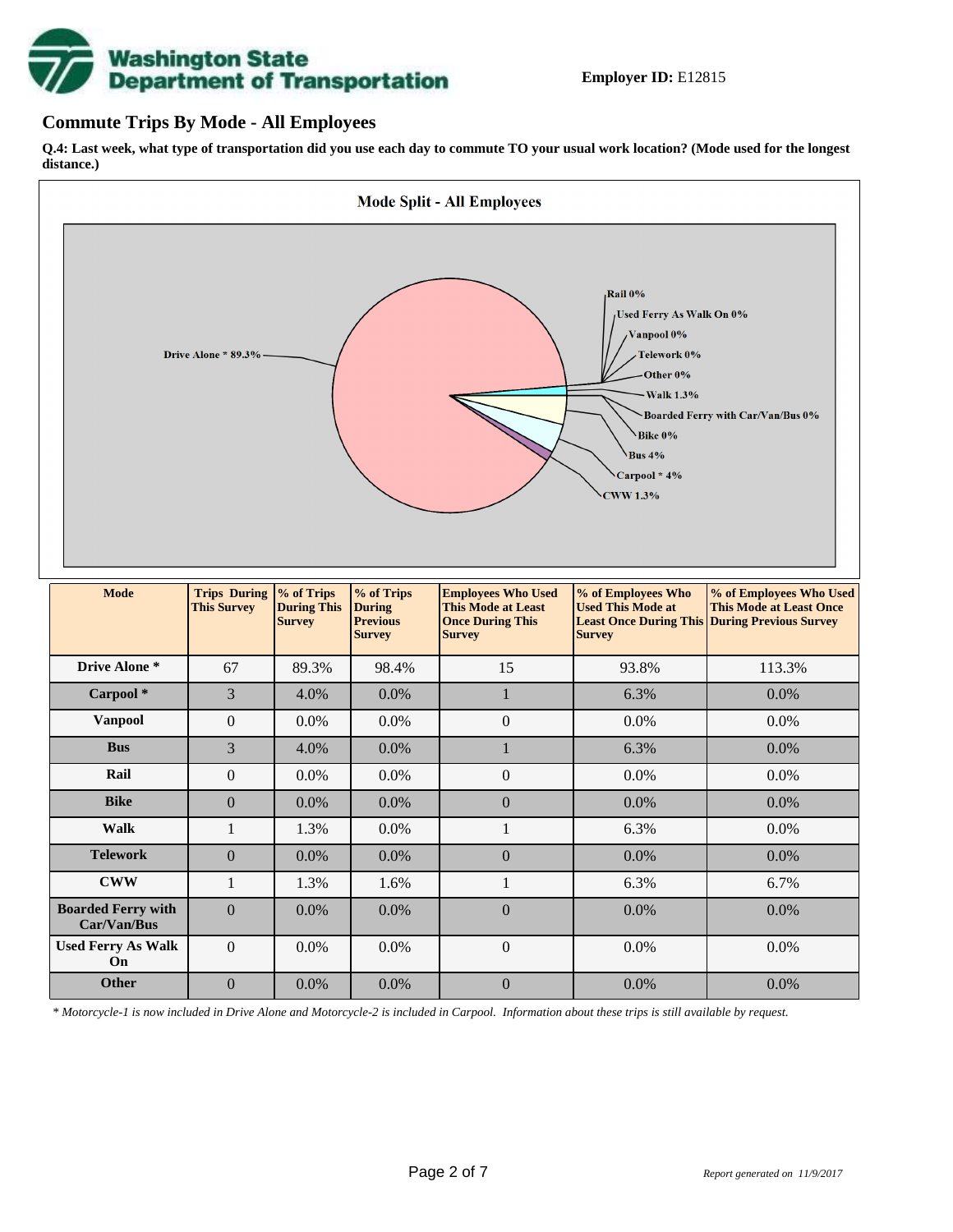

# **Alternative Modes - Number of Employees Who Used a Non-Drive Alone Mode:**

| <b>Non-Drive Alone</b><br><b>Number Of Days</b> | <b>Exactly this # of</b><br><b>Employees</b> | <b>Exactly this % of</b><br><b>Employees</b> | At least # of<br><b>Employees</b> | At least % of<br>employees |
|-------------------------------------------------|----------------------------------------------|----------------------------------------------|-----------------------------------|----------------------------|
| 0 Day                                           | 13                                           | 81%                                          | 16                                | 100%                       |
| 1 Days                                          |                                              | 6%                                           | 3                                 | 19%                        |
| 2 Days                                          | $\overline{0}$                               | 0%                                           | $\overline{c}$                    | 13%                        |
| 3 Days                                          |                                              | 6%                                           | $\overline{2}$                    | 13%                        |
| 4 Days                                          |                                              | 6%                                           |                                   | 6%                         |
| 5 Days                                          | $\theta$                                     | 0%                                           | $\Omega$                          | 0%                         |
| <b>6 or More Days</b>                           | $\overline{0}$                               | 0%                                           | $\overline{0}$                    | 0%                         |

# **Count by Occupancy of Carpools and Vanpools**

**Q.5 If you used a carpool or vanpool as part of your commute, how many people (age 16 or older) are usually in the vehicle?**

| <b>Ridesharing Occupancy</b> | <b>Mode</b> | <b>Response Count</b> |
|------------------------------|-------------|-----------------------|
| $2*$                         | Carpool     | 3                     |
| 3                            | Carpool     | $\boldsymbol{0}$      |
| 4                            | Carpool     | $\overline{0}$        |
| 5                            | Carpool     | $\overline{0}$        |
| >5                           | Carpool     | $\theta$              |
| $<$ 5                        | Vanpool     | $\overline{0}$        |
| 5                            | Vanpool     | $\boldsymbol{0}$      |
| 6                            | Vanpool     | $\boldsymbol{0}$      |
| 7                            | Vanpool     | $\boldsymbol{0}$      |
| 8                            | Vanpool     | $\boldsymbol{0}$      |
| 9                            | Vanpool     | $\overline{0}$        |
| 10                           | Vanpool     | $\overline{0}$        |
| 11                           | Vanpool     | $\overline{0}$        |
| 12                           | Vanpool     | $\boldsymbol{0}$      |
| 13                           | Vanpool     | $\overline{0}$        |
| 14                           | Vanpool     | $\overline{0}$        |
| >14                          | Vanpool     | 0                     |

\* Motorcycle-2 counted with Carpool-2 for this table.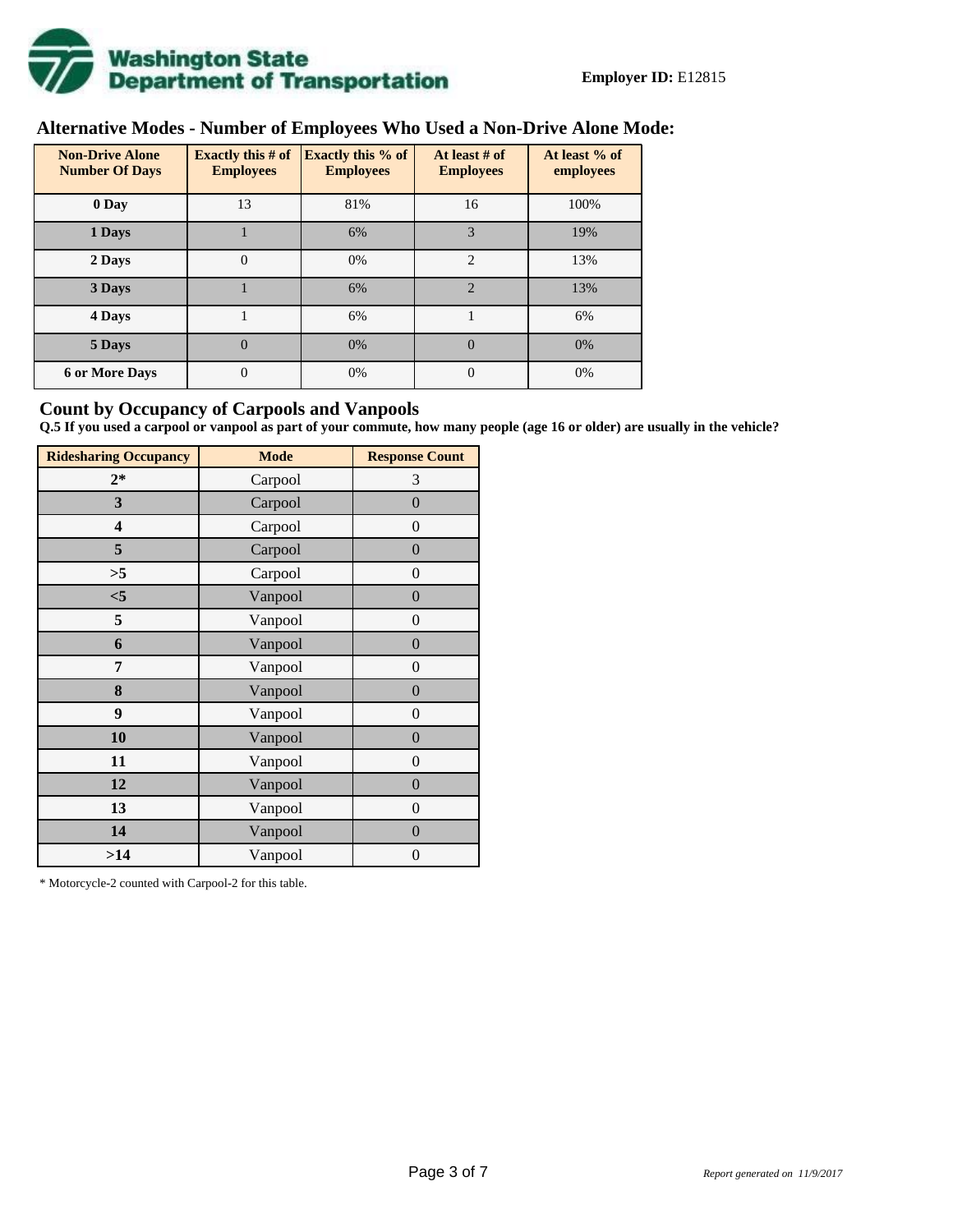

# **Reported Work Schedule - All Employees**

**Q.8 Which of the following best describes your work schedule?**

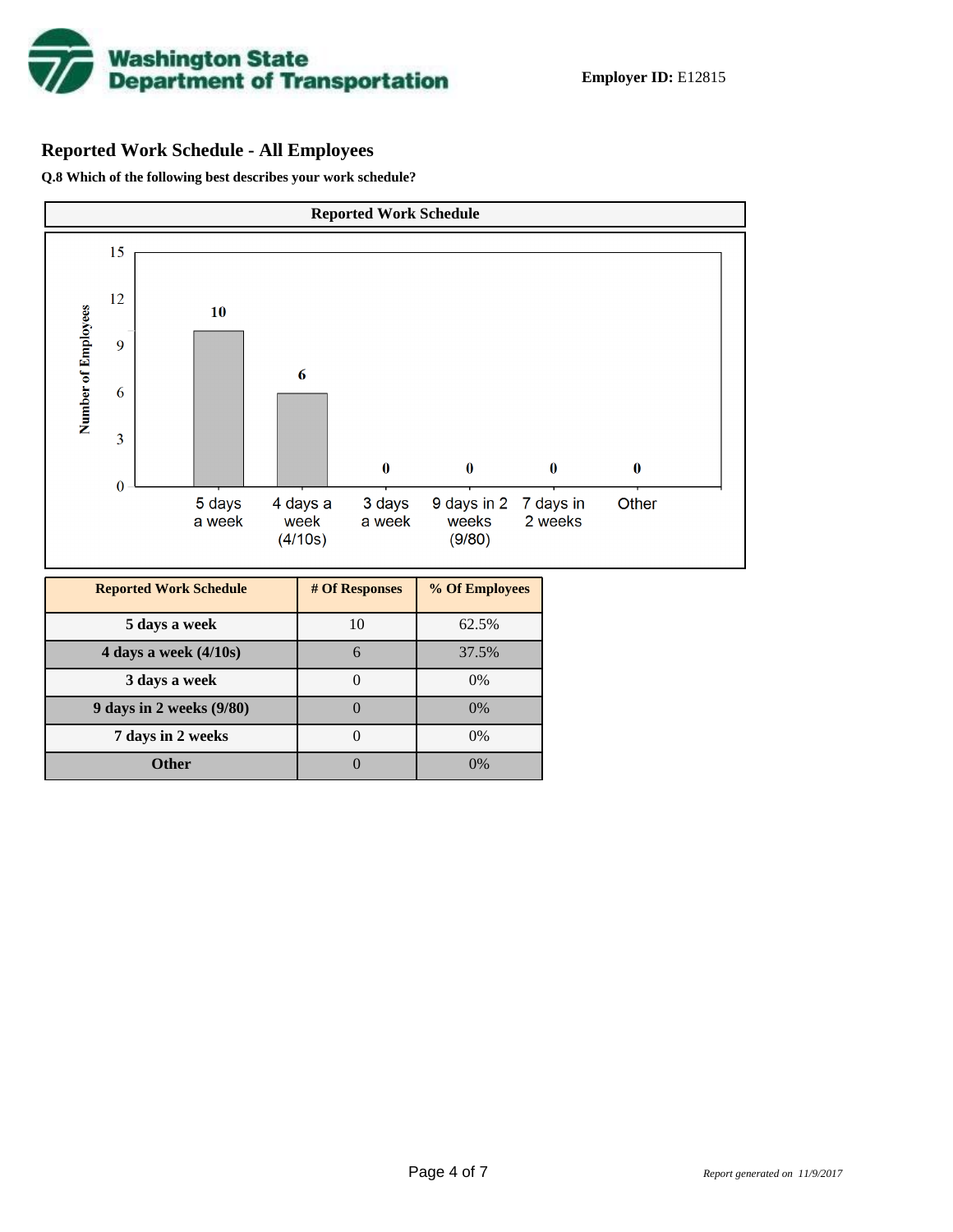

# **Parking and Telework**

**Q.9: On the most recent day that you drove alone to work, did you pay to park? (Mark "yes" if you paid that day, if you prepaid, if you are billed later, or if the cost of parking is deducted from your paycheck.)**



**Q.10: How many days do you typically telework?**

| <b>Telework Frequency</b>           | # of Responses | % of Responses |
|-------------------------------------|----------------|----------------|
| No Answer/Blank                     |                | $0.0\%$        |
| I don't telework                    | 16             | 100.0%         |
| Occasionally, on an as-needed basis |                | $0.0\%$        |
| 1-2 days/month                      |                | $0.0\%$        |
| 1 day/week                          |                | $0.0\%$        |
| 2 days/week                         |                | $0.0\%$        |
| 3 days/week                         |                | $0.0\%$        |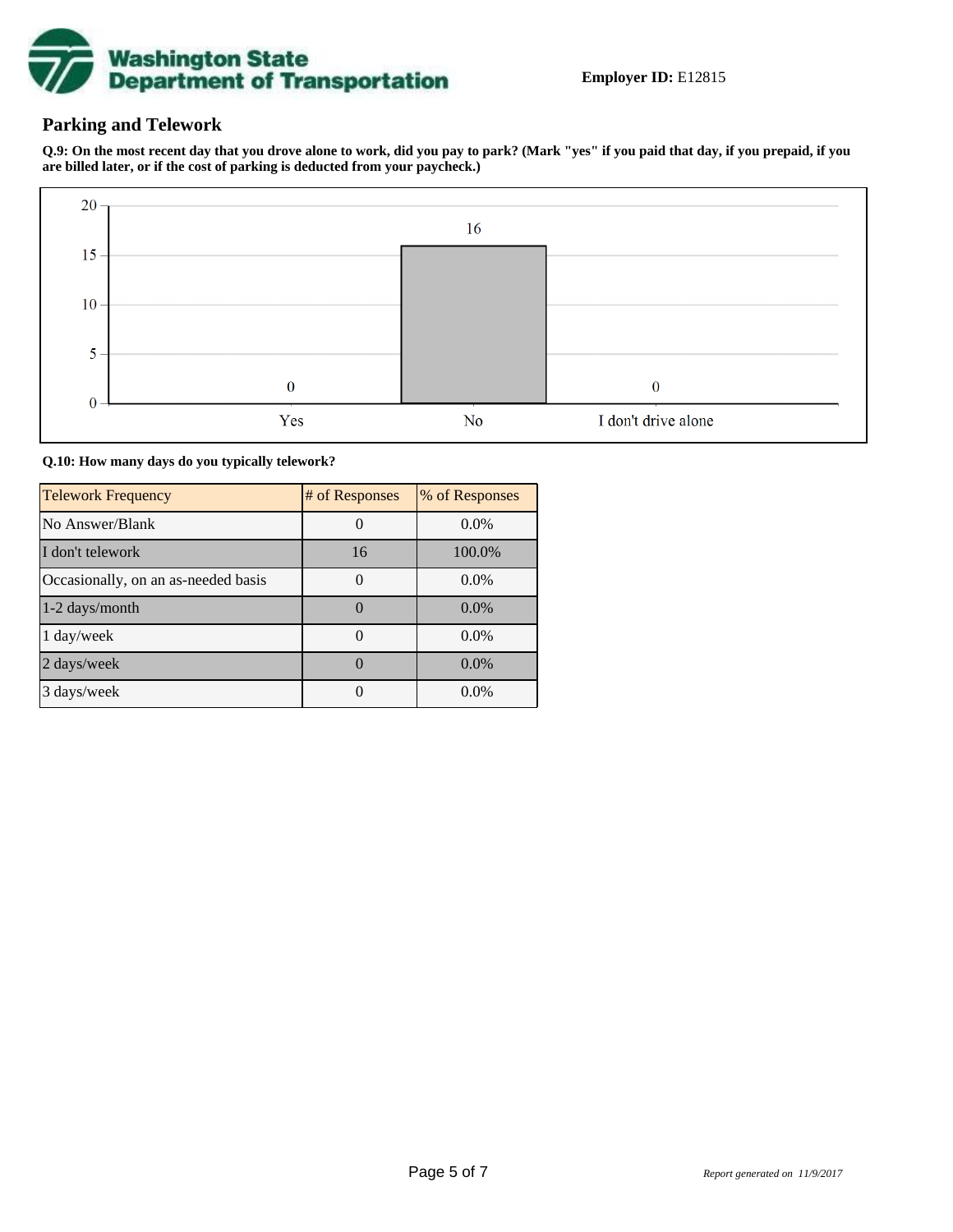

# **Reasons for driving alone to work/not driving alone to work**

**Q11. When you do not drive alone to work, what are the three most important reasons?**

| <b>Question Text</b>                                           | # of Responses | % of Responses |
|----------------------------------------------------------------|----------------|----------------|
| Other                                                          | 6              | 17.1%          |
| Personal health or well-being                                  | 5              | 14.3%          |
| Financial incentives for carpooling, bicycling or walking.     | $\overline{4}$ | 11.4%          |
| Free or subsidized bus, train, vanpool pass or fare benefit    | 3              | 8.6%           |
| Cost of parking or lack of parking                             | 3              | 8.6%           |
| To save time using the HOV lane                                | 3              | 8.6%           |
| To save money                                                  | $\overline{2}$ | 5.7%           |
| I have the option of teleworking                               | $\overline{2}$ | 5.7%           |
| Driving myself is not an option                                | $\overline{2}$ | 5.7%           |
| Emergency ride home is provided                                | $\overline{2}$ | 5.7%           |
| I receive a financial incentive for giving up my parking space |                | 2.9%           |
| Preferred/reserved carpool/vanpool parking is provided         | $\mathbf{1}$   | 2.9%           |
| Environmental and community benefits                           |                | 2.9%           |

### **Q12. When you drive alone to work, what are the three most important reasons?**

| <b>Question Text</b>                                      | # of Responses | % of Responses |
|-----------------------------------------------------------|----------------|----------------|
| I like the convenience of having my car                   | 11             | 30.6%          |
| My job requires me to use my car for work                 |                | 19.4%          |
| Bicycling or walking isn't safe                           | 5              | 13.9%          |
| There isn't any secure or covered bicycle parking         | $\overline{4}$ | 11.1%          |
| I need more information on alternative modes              | 3              | 8.3%           |
| Family care or similar obligations                        | 3              | 8.3%           |
| My commute distance is too short                          | $\mathfrak{D}$ | 5.6%           |
| Riding the bus or train is inconvenient or takes too long |                | 2.8%           |
| Other                                                     | $\theta$       | $0.0\%$        |